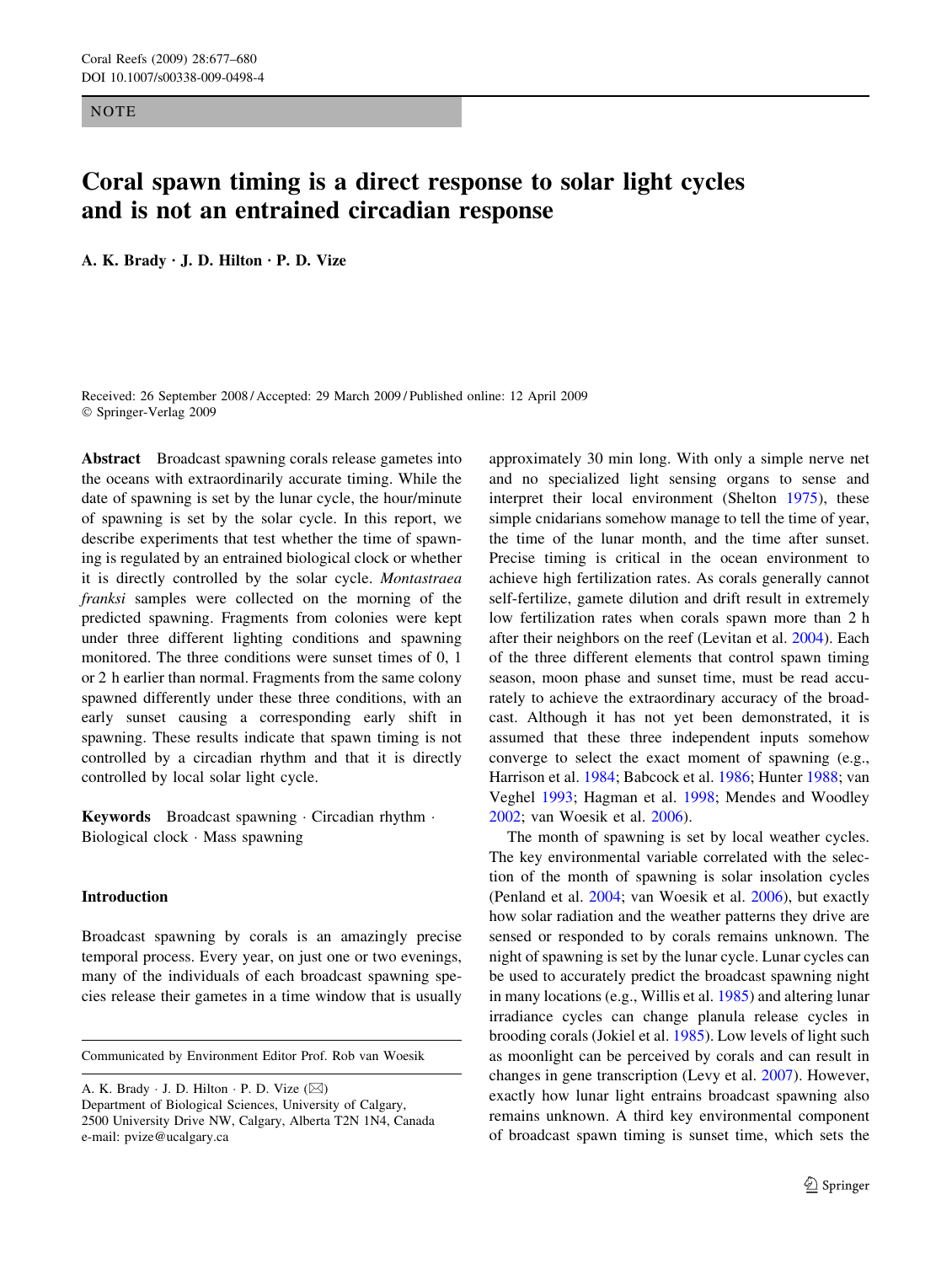hour and minute of spawning and it is the aspect of spawn coordination that is focused on in this report. The importance of sunset time in establishing spawning time in broadcast spawners was determined by observing that gamete release times are very consistent for a species from year to year when measured against local sunset time (e.g., Babcock et al. [1986](#page-3-0); Hagman et al. [1998](#page-3-0)). Predictions based on this assumption are very accurate and the start and end of spawning times for many species can be predicted within about 10 min from season to season in some locations (Vize et al. [2005](#page-3-0)). However, although this convincingly shows that sunset time is associated with spawning behavior, it does not show that sunset directly controls spawning. It is possible that the solar light cycle entrains a biological clock and that the clock controls spawning behavior. As biological clocks can free run for long periods of time after the entraining signal is removed (Dunlap et al. [2004](#page-3-0)), it is the clock, not the entraining signal that controls responses. An example of such a process in corals is circadian cycles of tentacle extension and retraction that continue to occur for many days after corals are placed in constant darkness (Sweeny [1976](#page-3-0)). The other possibility is that light/darkness directly regulates spawning behavior and that no biological clocks/circadian rhythms are involved (Wallace et al. [1986\)](#page-3-0).

When corals have an artificial sunset time imposed for as little as two evenings prior to the evening of spawning, they spawn earlier than do control corals. This experiment was performed in Panama on fragments of Montastraea annularis by Knowlton et al. ([1997](#page-3-0)). Four fragments were darkened 2 h ahead of normal for three evenings and four fragments were darkened 2 h early for two evenings. In both cases darkened colonies spawned earlier than did control colonies and colonies on the reef. Colonies darkened for three evenings spawned on average 2.4 h post actual sunset and colonies darkened for two evenings spawned on average 3.1 h post actual sunset, while controls spawned 3.5–4.5 h post-sunset and undisturbed corals on the reef spawned at 4–5 h post-sunset. As the time of spawning shifts depending on how many evenings corals are darkened for, the shift may be due to a biological clock becoming re-entrained. However, this would be unusually rapid re-entrainment and the difference between the two darkening treatments may not be statistically real as sample sizes were quite small (four samples each treatment). In reports by Babcock ([1984](#page-3-0)) and Hunter ([1988\)](#page-3-0) on Goniastrea and Montipora, respectively, spawn timing was also shifted by changing light cycles, but once again, in both examples the cycle was changed for multiple days. Babcock ([1984\)](#page-3-0) changed light patterns for ''several days'' (details are not provided) while Hunter ([1988](#page-3-0)) changed sunset time by 10 min per day for 12 days- both regimens could therefore have allowed re-entrainment of a biological clock. There is also anecdotal evidence that delaying sunset with artificial lighting correspondingly postpones the time of spawning, but details have not been published (Wallace et al. [1986](#page-3-0)). In sum, the published evidence to date on just three scleractinian species indicates that coral spawning time can be shifted by an early artificial sunset, but as the darkening was performed over multiple evenings and sample sizes were small it is not really possible to distinguish between an entrained circadian system and a direct response to light.

To directly address this question a similar experiment was performed on a larger sample size and, importantly, with only one modest experimental variable-sunset time shifted on only the night of spawning. It was observed that this single change accurately shifted spawn timing conclusively demonstrating that the time of coral broadcast spawning in this species is under direct environmental control.

#### Methods

# Colony collection

The Flower Garden Banks are located approximately 180 km south of the Texas-Louisianna border at latitude 27°59', longitude 93°35'. All operations were conducted from the deck of a chartered dive vessel. At 0830 h on August 23, 2008, 12 colonies of Montastraea franksi were collected from the east bank between mooring buoys 4 and 5 at 23 m depth. Using a hammer and chisel, a fragment of approximately 20 cm  $\times$  20 cm was removed from each colony and placed in a numbered ziplock bag. Immediately prior to collection, the colony was tagged, photographed and recorded for reattachment at the end of the experiment. Samples were taken to the surface and transferred into bins in a shaded flow-through system on the boat deck. Each collected colony was split into three smaller clonal fragments and was then left for the remainder of the day to acclimate to the bins and recover from the stress caused by collection.

### Experimental design

Three bins were set up for the three treatments tested: (A) sunset 2 h earlier than normal; (B) sunset 1 h earlier than normal; and (C) normal sunset (control). Within each bin, one of the three clonal fragments of coral from each colony was placed into a smaller, pre-labeled container. A halfhour before the experiment began, these containers (filled with flow through seawater) were raised higher than the level of water in the bin, ensuring each colony was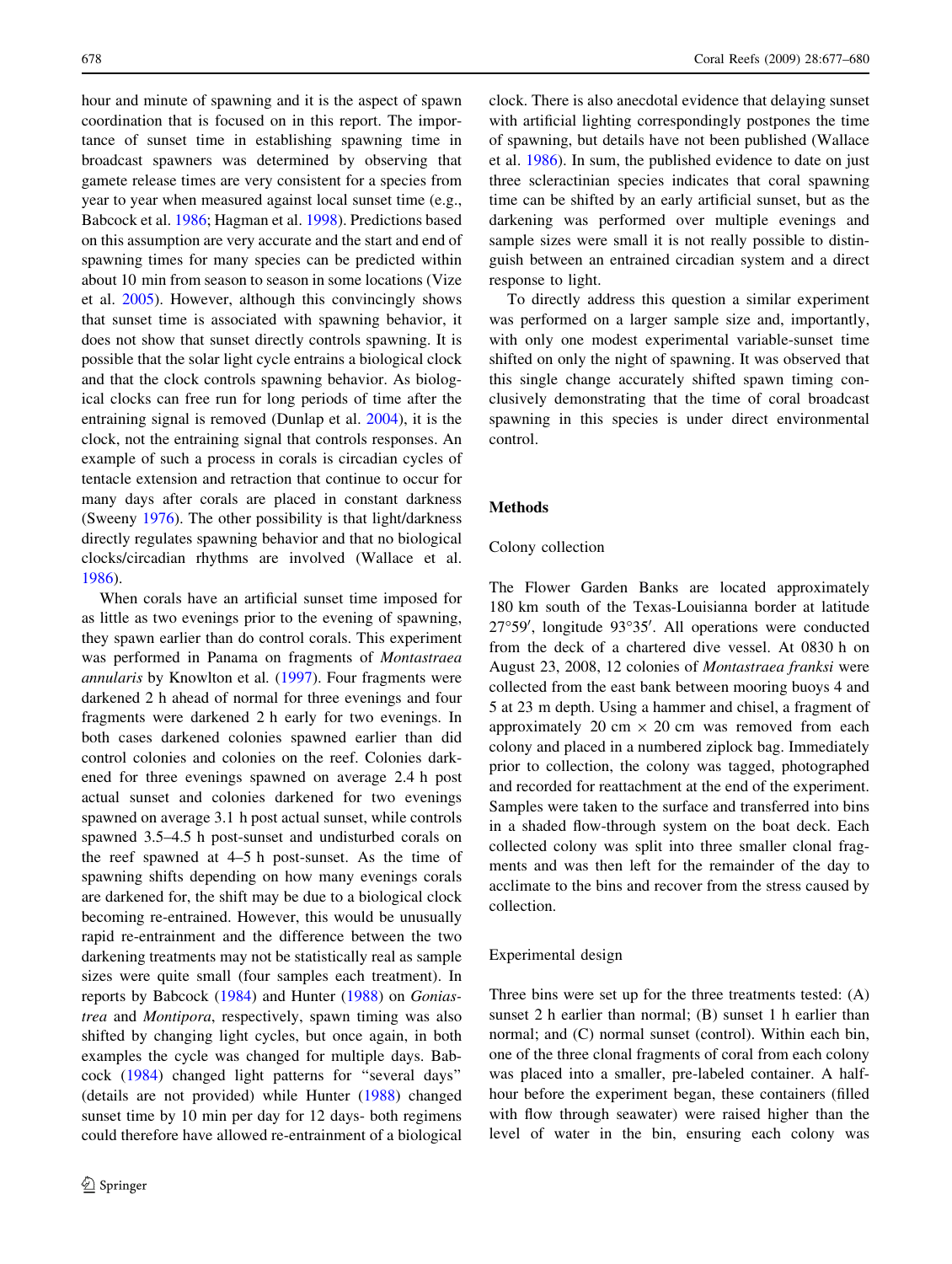separated from each other, but still cooled by the surrounding flow through seawater. Black plastic shades, made from thick black contractor bags, were used as the darkening cover for early sunset. These shades were placed directly on top of the bins, as well as around the sides of the bins, to ensure no natural light could enter. At 17:45 h CDT the first bin was covered, at 18:50 h CDT the second bin was covered and at 19:47 h CDT the third bin was covered. The third (control) bin was also covered to reduce any artificial light from boat lights entering the tank during the experiment. The experimental area was enclosed with similar shades, to reduce any natural light exposure.

# Data collection

Beginning 1 h after artificial sunset, both experimental bins were monitored every 10 min for spawning activity. The control bin was also monitored every 10 min; however, observations began immediately after covering. Using a red-filtered flashlight, the cover was lifted briefly (less than 10 s) to determine if any spawning occurred. A red light was used to monitor spawning to minimize impact (Gorbunov and Falkowski [2002](#page-3-0)). Spawning was obvious with orange egg-sperm packets released and floating on top the water surface in the container (Fig. 1). The experiment continued until approximately 22:20 h, 20 min beyond when *M. franksi* corals were spawning on the reef below (Vize et al. [2005](#page-3-0)).



Fig. 1 Coral spawning response to alteration of sunset time. Colony number on the X axis refers to the individual clonal sample number. Squares indicate spawn time in a 2-h early sunset tank, circles indicate spawning by a sample in the 1-h early sunset tank, and a triangle indicates spawning by a coral in the control (normal sunset) tank. Three samples (3, 4, 6) spawned under two different sunset regimens, and one sample (5) spawned under all three regimens

#### Results and discussion

Approximately one half of M. franksi coral fragments removed from the reef and kept in flow through tanks on deck spawn in synchrony with corals on the reef (JD Hilton and PD Vize, pers.obs.). In this experiment in 2008, 12 colonies were sampled on the morning of the predicted spawn and clonal fragments of each transferred to three separate flow through tanks on the boat deck. Each tank had a different sunset time and spawning behavior was monitored as described above. Samples behaved differently under the three different sunset regimen. Both the number of individuals spawning and the time at which they spawned differed (Table 1 and Fig. 1). The most spawning was observed in samples with a sunset time of 18:50 h, followed by the control tank at 19:47 h, while of the corals set at the earliest sunset time, of 17:45 h, only one spawned. The scale of spawning per sample was qualitatively similar between the 18:50 h and 19:47 h sunset samples. The reason for such poor spawning when sunset time was shifted by 2 h is not known, but it is possible that gamete packets did not have sufficient time to reach the polyp mouth with the 2-h shift. This, or some other factor, may be an independently entrained process that needs to coincide with an appropriate sunset time to achieve successful spawning. As spawning was so poor in the 17:45 h sample set, the remainder of this report will focus on the two other treatments.

The average spawning time for corals with an 18:50 h sunset was 20:58 h (128 min post-sunset), while that of those with a 19:47 h sunset was 21:44 h (117 min postsunset). An offset in sunset of 57 min resulted in an average shift of 46 min. The difference in spawn clock time from 20:58 to 21:44 h was highly significant (Mann– Whitney U test,  $P = 0.013$  and the delay in spawning post-sunset between these two samples from 128 to 117 min was not significantly different (Mann–Whitney U test,  $P = 0.331$ . Thus, artificially changing sunset time by approximately 1 h caused an equal shift in spawn time. As the only variable between these two samples was illuminated by ambient light, this must be responsible for the shift in spawn timing. As there was no opportunity for a biological rhythm to be reset under these conditions, the time at which a coral spawns post-sunset must be under the direct control of light. These data also demonstrate that it is

Table 1 Number of colonies spawning under different light conditions

| 17:45 | 18:50 | 19:47 |
|-------|-------|-------|
| 12    | 12    | 12    |
| ND.   |       |       |
|       |       |       |